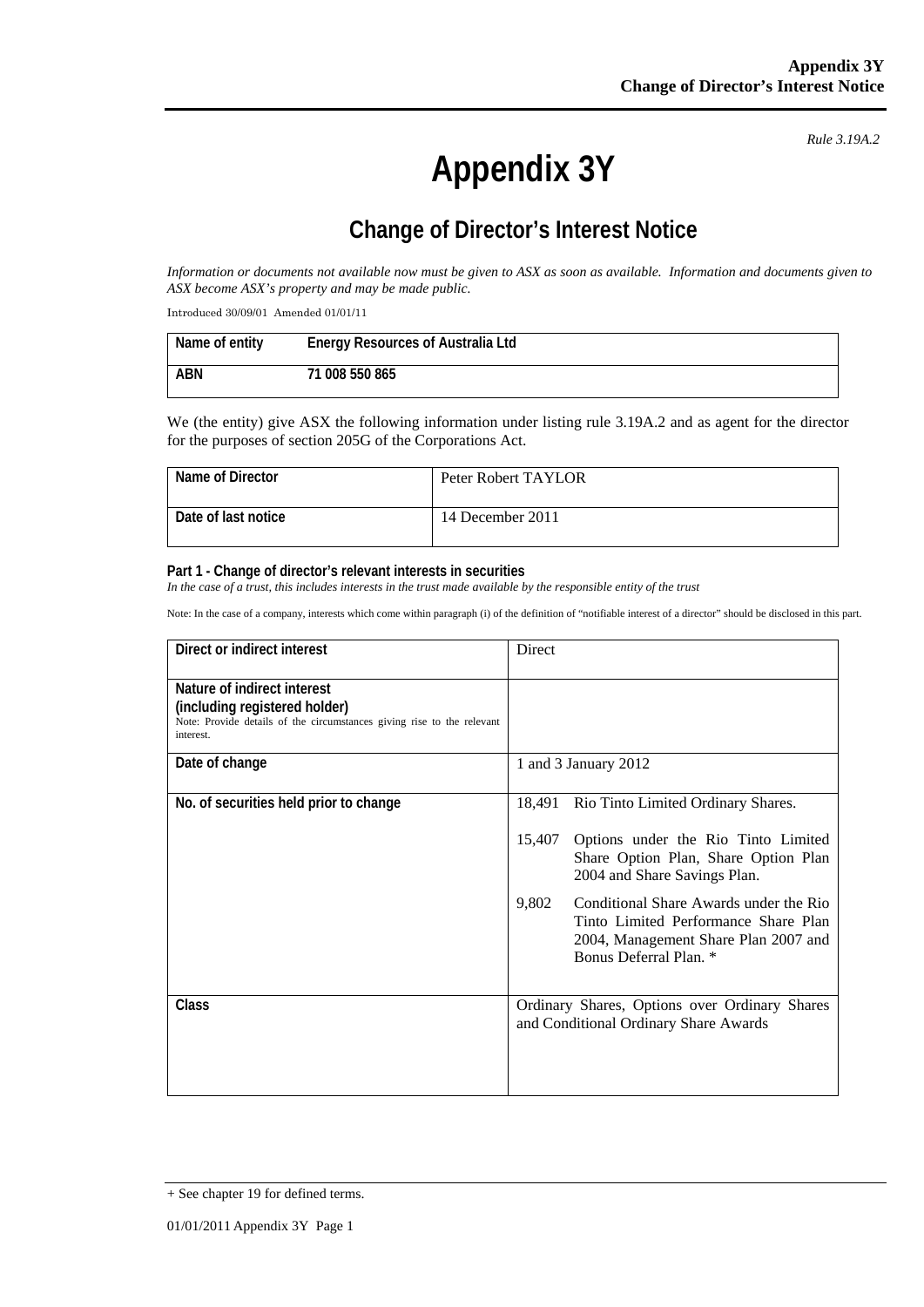| Number acquired                                                                                                                                                         | 88<br>Dividend Share Awards were granted<br>Limited<br>under<br>the<br>Rio<br>Tinto<br>Management Share Plan.<br>Rio Tinto Limited Ordinary shares<br>2,617                                                                                                              |
|-------------------------------------------------------------------------------------------------------------------------------------------------------------------------|--------------------------------------------------------------------------------------------------------------------------------------------------------------------------------------------------------------------------------------------------------------------------|
| Number disposed                                                                                                                                                         | Conditional Share Awards vested.<br>2,617                                                                                                                                                                                                                                |
| Value/Consideration<br>Note: If consideration is non-cash, provide details and estimated<br>valuation                                                                   | See "Nature of Change" below.                                                                                                                                                                                                                                            |
| No. of securities held after change                                                                                                                                     | 21,108<br>Rio Tinto Limited Ordinary Shares.                                                                                                                                                                                                                             |
|                                                                                                                                                                         | 15,407<br>Options under the Rio Tinto Limited<br>Share Option Plan, Share Option Plan<br>2004 and Share Savings Plan.                                                                                                                                                    |
|                                                                                                                                                                         | Conditional Share Awards under the Rio<br>7,273<br>Tinto Limited Performance Share Plan<br>2004, Management Share Plan 2007 and<br>Bonus Deferral Plan. *                                                                                                                |
| Nature of change<br>Example: on-market trade, off-market trade, exercise of options, issue of<br>securities under dividend reinvestment plan, participation in buy-back | 88<br>Dividend Share Awards were granted on<br>1 January 2012 at no cost in accordance<br>with the rules of the Rio Tinto Limited<br>Management Share Plan.                                                                                                              |
|                                                                                                                                                                         | 2,617<br>Conditional Share Awards granted under<br>the Rio Tinto Limited Management<br>Share Plan vested at no cost on 3<br>January 2012 and the resultant Rio Tinto<br>Limited<br>Ordinary<br>shares<br>were<br>transferred<br>the<br>director's<br>to<br>shareholding. |

\* In addition, in accordance with the rules of the Bonus Deferral Plan and Management Share Plan, upon vesting Mr Taylor may receive additional Rio Tinto Limited ordinary shares in lieu of dividends that would have been paid to him in the period from grant on the base number of shares the subject of the Conditional Share Award that vest.

<sup>+</sup> See chapter 19 for defined terms.